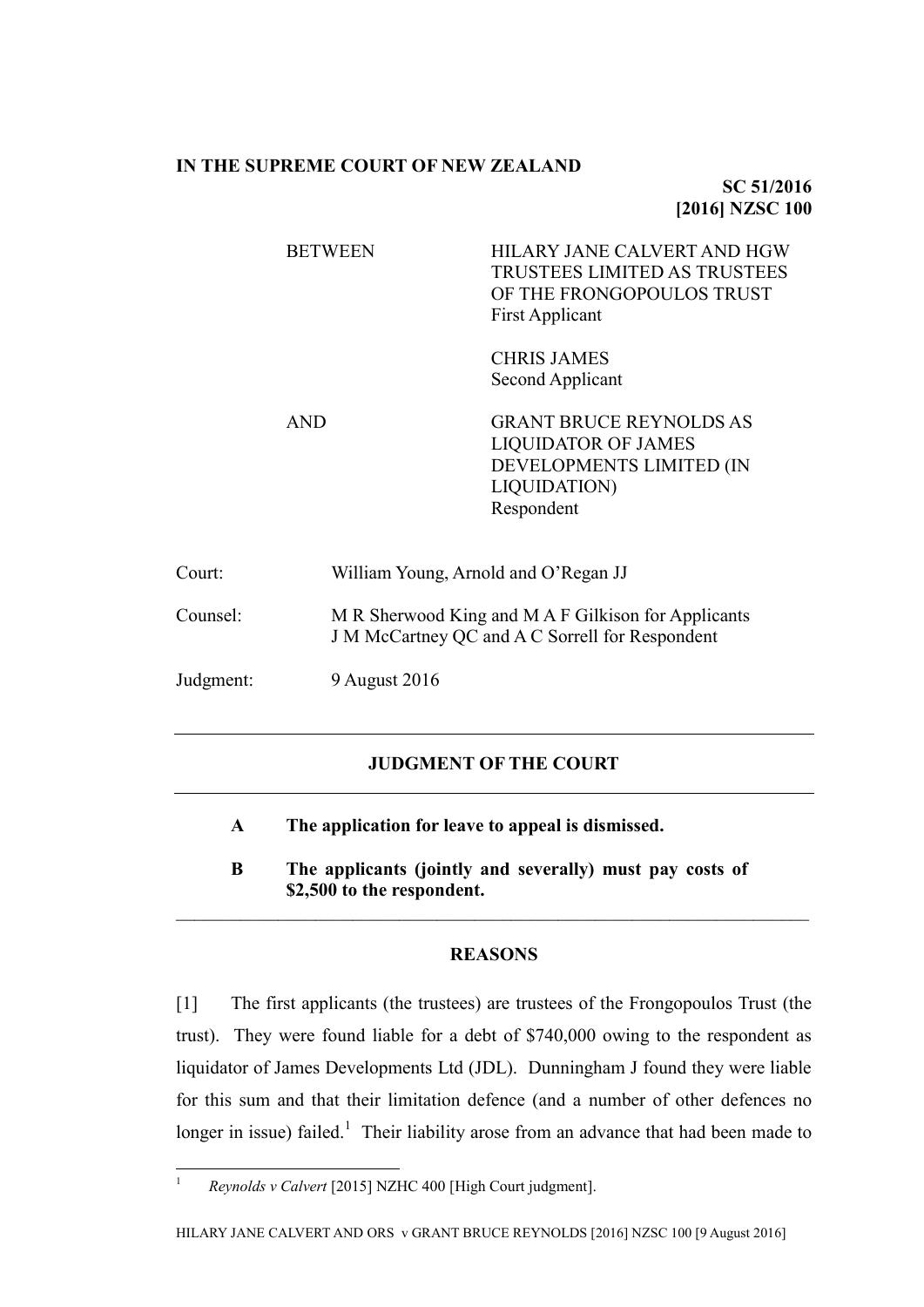the then trustees of the trust. In addition the second applicant, Mr James, was found in breach of his duty as a director of JDL to act in good faith and in the best interests of JDL. $^2$  However, the Judge found that this breach did not cause loss to JDL. $^3$ 

[2] On appeal, the Court of Appeal dismissed the applicants' appeal and allowed a cross-appeal by the liquidator. It found that Mr James was also liable to the liquidator for \$740,000 plus interest under s 301 of the Companies Act 1993.<sup>4</sup>

<span id="page-1-0"></span>[3] The trustees did not dispute that the \$740,000 was owed to JDL but argued that the action to recover it was out of time. This limitation defence failed because it was found that the trustees concealed the right of action first by alteration of records of JDL and the trust prior to the liquidation of JDL and secondly by the evasiveness of their dealings with the liquidator when he was inquiring about the debt.<sup>5</sup>

[4] The trustees seek to raise three points about the operation of s 28 of the Limitation Act 1950, which provides for the postponement of the limitation period in cases in which the right of action is concealed by fraud. We see the issues arising in respect of those points as essentially factual issues. None gives rise to a point of public or commercial significance. The Court of Appeal largely upheld the High Court findings, and we do not see any risk of a miscarriage if leave to appeal is not granted on those points.

[5] Mr James seeks to raise on appeal an argument that the Court of Appeal was wrong to find him liable to pay \$740,000 to the respondent under s 301 of the Companies Act on the basis that there was a causal link between his breach of director's duties and the loss to JDL of \$740,000. Mr James succeeded on this point in the High Court, on the basis that his breach of duty in participating in the alteration of the records of JDL and of the trustees to conceal the advance made to the trustees by JDL was not causative of loss to JDL. This was because of his belated admission that those steps should not have been taken and the consequent

 $\overline{c}$  $\frac{2}{3}$  At [113] and [115].

 $\frac{3}{4}$  At [110]–[111] and [119].

<sup>4</sup> *Calvert v Reynolds* [2016] NZCA 151 (Harrison, Stevens and Miller JJ) [Court of Appeal judgment].

<sup>5</sup> High Court judgment, above n [1,](#page-0-0) at [77]–[98]; Court of Appeal judgment, above n [4,](#page-1-0) at [21]–[57].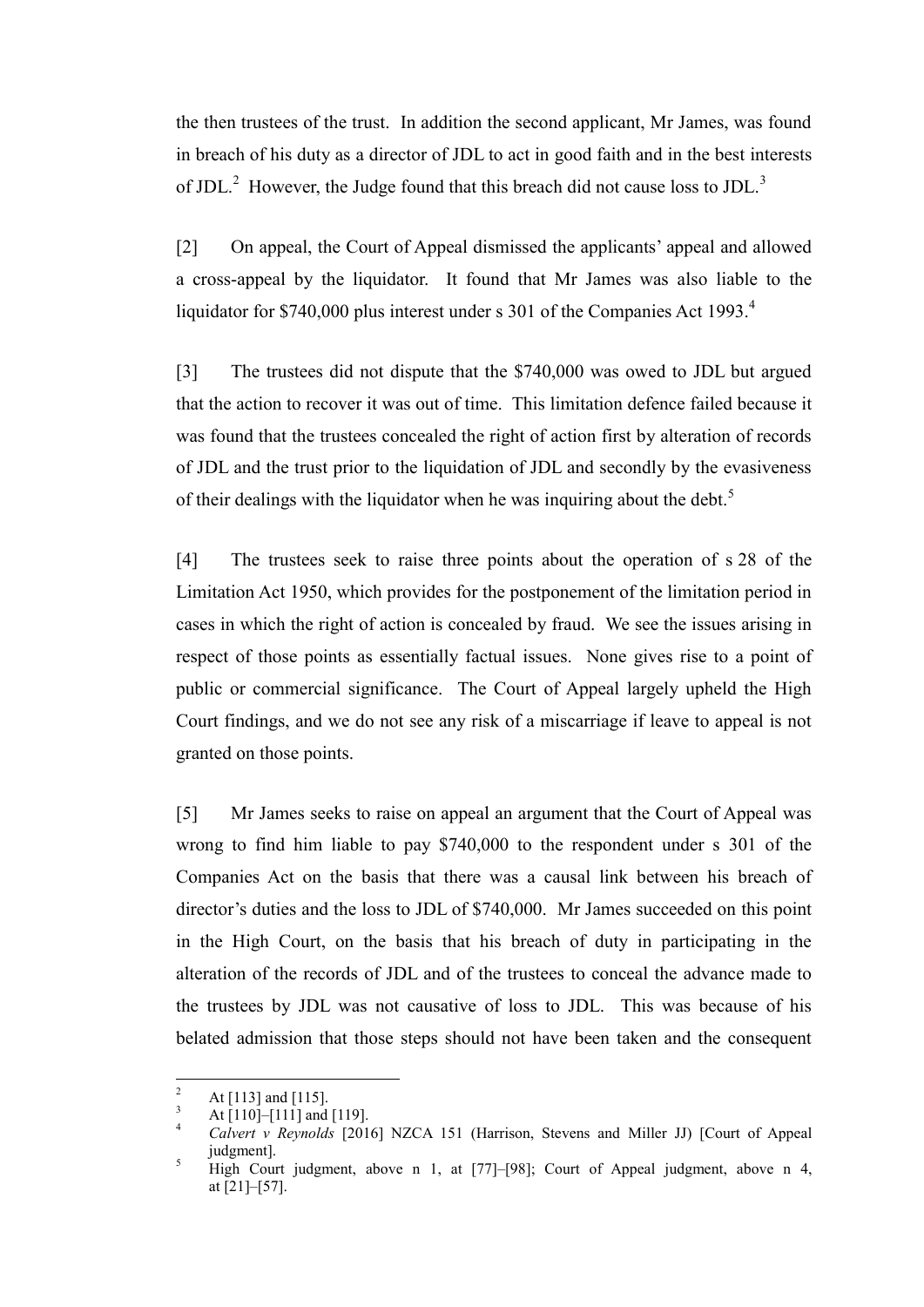finding that the  $$740,000$  was owed by the trustees to JDL.<sup>6</sup> The Court of Appeal said the alteration of JDL's records (in breach of his director's duty to JDL) was an attempt to give the trust a limitation defence it did not have to defeat JDL's and, subsequently, the respondent's claim to recover the  $$740,000$ .<sup>7</sup> The fact the loss was contingent on the success of the limitation defence did not affect the causative nature of his misconduct and he should be concurrently liable (with the first applicants) for JDL's loss.

[6] We sought further information from counsel as to whether the trustees had paid, or could pay, the amount they owe to the respondent. Counsel advised that the total amount for which the trustees are liable to the respondent, being the \$740,000 debt, plus interest and Court costs, is \$1,203,599.69. The trustees have paid \$1,150,000, so only \$53,599.69 is outstanding and arrangements have been made for payment of this. The trustees' payment of the amount they owe to the respondent means that the loss for which Mr James would be liable under s 301 under the Court of Appeal judgment is made good, which means he will have no liability in practical terms. In those circumstances, we do not consider it would be in the interests of justice to allow a further appeal on this point.

[7] The final proposed appeal ground effectively seeks the reversal of this Court's decision in a case decided six years ago between JDL and Mana Property Trustee Ltd.<sup>8</sup> This is misguided, not only because Mana Property Trustee Ltd is not a party to the current proceeding, but also because the decision of this Court was final and was made six years ago.

[8] It is not in the interests of justice to grant leave to appeal and the application is therefore dismissed.

 $\overline{a}$ 

<sup>&</sup>lt;sup>6</sup> High Court judgment, above n [1,](#page-0-0) at [119].

Court of Appeal judgment, above n  $\overline{4}$ , at [60].

<sup>8</sup> *Mana Property Trustee Ltd v James Developments Ltd* [2010] NZSC 90, [2010] 3 NZLR 805.